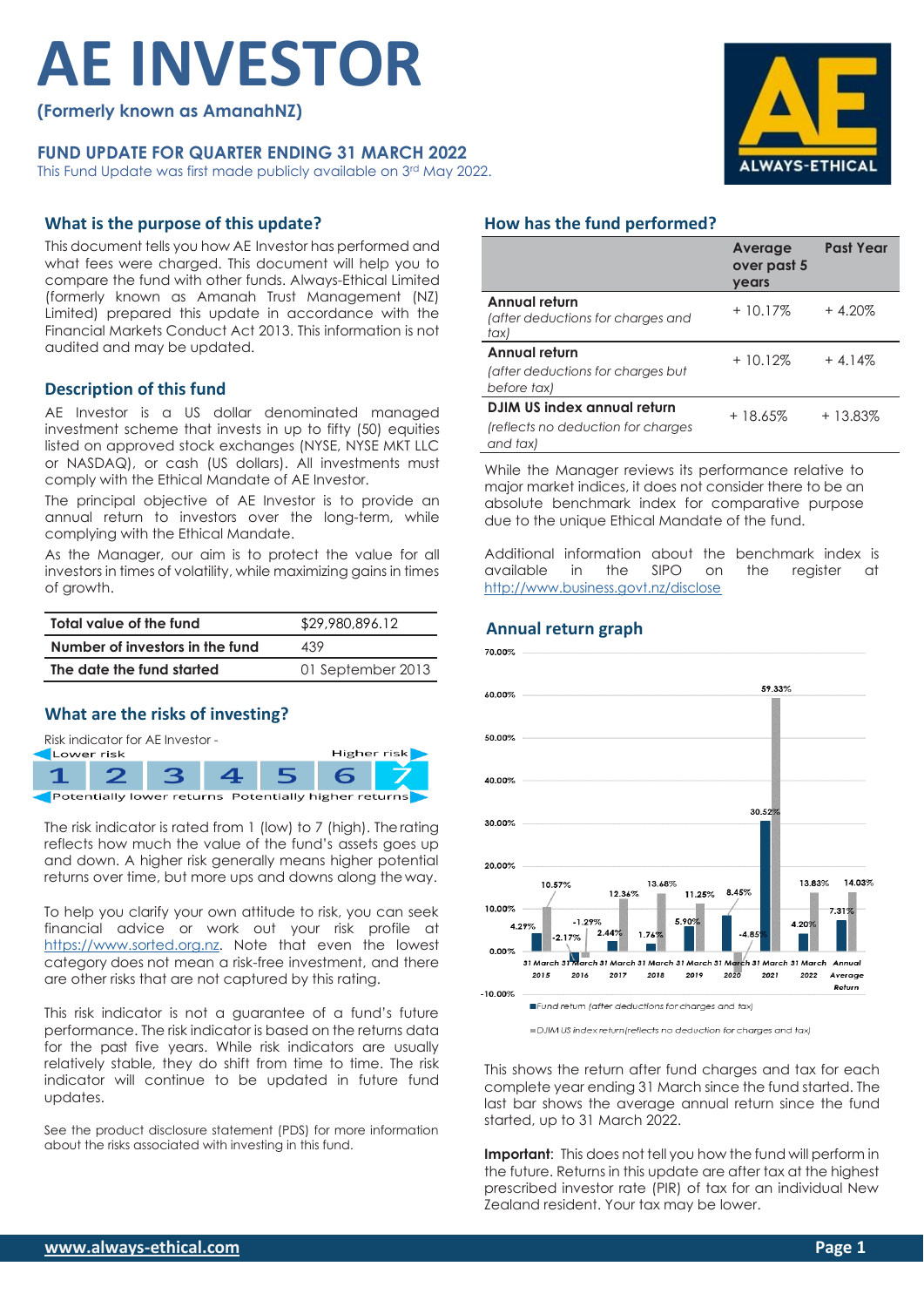## **What fees are investors charged?**

Investors in AE Investor are charged fund charges. In the year to 31 March 2021, these were:

|                                                       | % of net asset<br>value |
|-------------------------------------------------------|-------------------------|
| <b>Total fund charges</b>                             | 3.23%                   |
| Which are made up of:                                 |                         |
| <b>Total management and administration</b><br>charges | 1.59%                   |
| Including:                                            |                         |
| Manager's basic fee                                   | 1.25%                   |
| Other management and<br>administration charges*       | 0.34%                   |
| Total performance-based fees*                         | 1.64%                   |

## **Example of how this applies to an investor**

Small differences in fees and charges can have a big impact on your investment over the long term.

Imran had \$10,000 in the fund at the start of the year and did not make any further contributions. At the end of the period, Imran made a profit after fund charges were deducted of \$414.00. (that is 4.14% of his initial \$10,000). Imran did not pay any other charges. This gives Imran a total return of \$414.00 for the year.

Investors may also be charged individual action fees for specific actions or decisions (for example, for withdrawing from or switching funds). See the PDS for AE Investor on the offer register at <http://www.business.govt.nz/disclose> for more information about those fees.

*\*The performance-based fees and other management and administration charges are estimates, based on historical costs. Please refer to note 1 at the end of this Fund Update for more information on how fees are charged.*

# **What does the fund invest in?**

### **Actual investment mix**

This shows the types of assets that the fund invests in -



### **Target investment mix**

This shows the mix of assets that the fund generally intends to invest in -

|                              | % of net asset<br>value |
|------------------------------|-------------------------|
| Cash and cash equivalents    | 20.00%                  |
| New Zealand fixed interest   | 0.00%                   |
| International fixed interest | 0.00%                   |
| Australasian equities        | 0.00%                   |
| International equities       | 80.00%                  |
| Listed property              | 0.00%                   |
| Unlisted property            | 0.00%                   |
| Commodities                  | 0.00%                   |
| Other                        | $0.00\%$                |

### **Top 10 investments**

| <b>Name</b>                          | % of net asset<br>value of the fund | <b>Type</b>               | Country              | <b>Credit rating</b><br>(if applicable) |
|--------------------------------------|-------------------------------------|---------------------------|----------------------|-----------------------------------------|
| 1. JPMorgan - call accounts          | 33.77%                              | Cash and cash equivalents | <b>United States</b> | $AA-$                                   |
| 2. ANZ Bank - call accounts          | 30.77%                              | Cash and cash equivalents | New Zealand          | AA-                                     |
| 3. Sociedad Quimica y Minera<br>S.A. | 4.83%                               | International equities    | <b>United States</b> |                                         |
| 4. Apple Inc.                        | 4.51%                               | International equities    | <b>United States</b> |                                         |
| 5. Microsoft Corporation             | 4.32%                               | International equities    | <b>United States</b> |                                         |
| 6. Alphabet Inc.                     | 4.29%                               | International equities    | United States        |                                         |
| 7. ASML Holding N.V.                 | 3.40%                               | International equities    | United States        |                                         |
| 8. Pepsico, Inc.                     | 2.87%                               | International equities    | United States        |                                         |
| 9. Eli Lilly and Company             | 2.86%                               | International equities    | <b>United States</b> |                                         |
| 10. Pfizer, Inc.                     | 2.83%                               | International equities    | <b>United States</b> |                                         |

The top 10 investments make up 94.45% of the fund.

**[www.always-ethical.com](http://www.always-ethical.com/) Page 2**